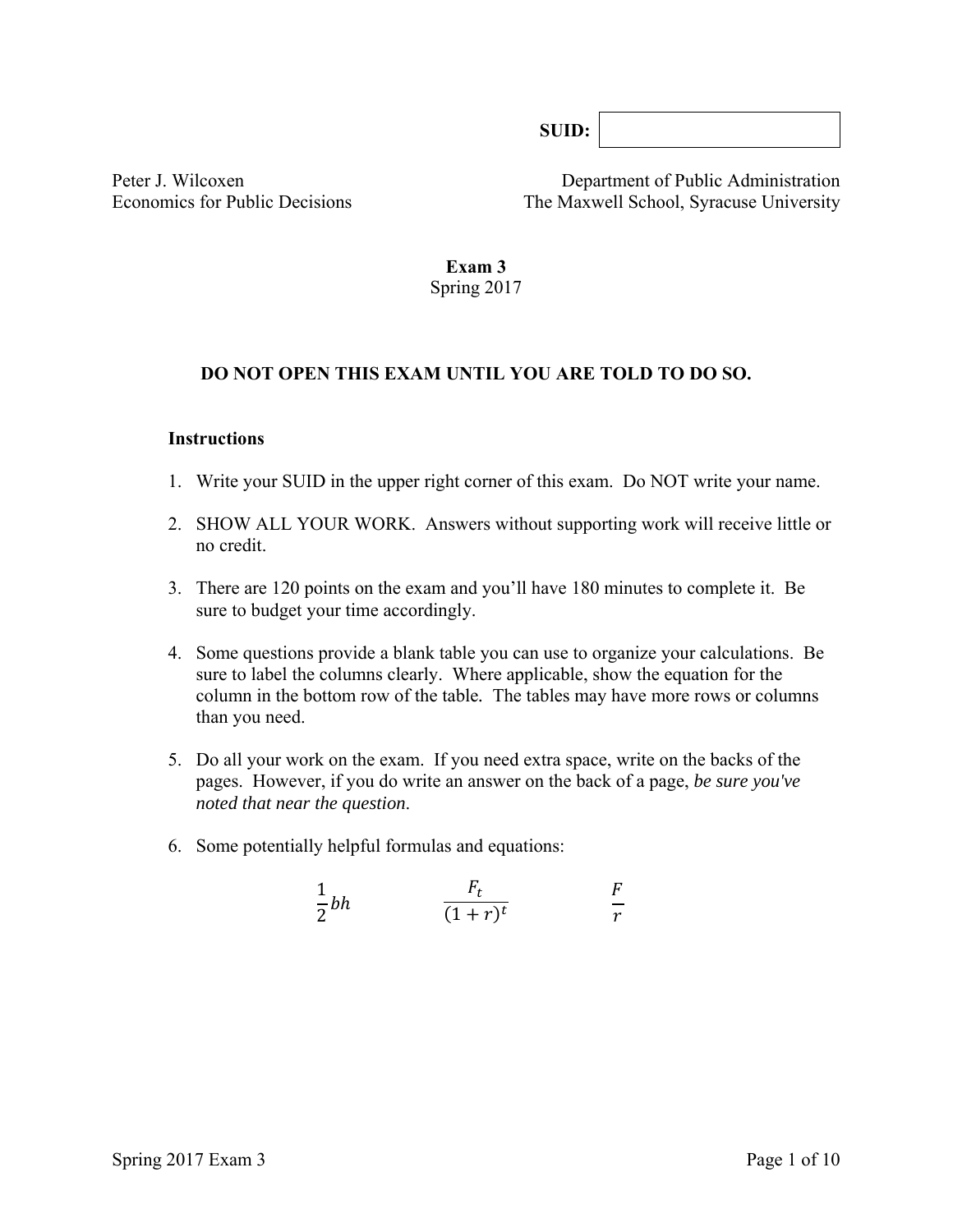## **Question 1 (15 points)**

A government would like to reduce traffic congestion by building a new highway. It is considering two options for constructing and paying for the road: G and T. Under option G, the government would construct the road itself using tax dollars. Construction would cost \$30 million per year for 5 years (years 1-5). Beginning in year 6, the road would be free and would provide \$17 million in benefits (CS) to drivers for 20 years (years 6-25). Under option T, the government would partner with a private company to build a toll road. The government would pay \$12 million per year of the construction cost and the private company would pay the other \$18 million. In exchange, the private company would be allowed to charge a toll totaling \$8 million per year while the road is in operation. The net benefit to drivers (CS) would drop to \$8 million per year. Under either plan the government would raise its part of the construction cost using a tax with a deadweight loss of \$0.20 per dollar of revenue.

Please calculate the net present value of each plan to the government and the value of T to the private firm. Then indicate which one is best from the government's point of view. You may assume that both the government and the firm use an interest of 5% in present value calculations. Also, please note that it is not an accident that  $8+8 < 17$ .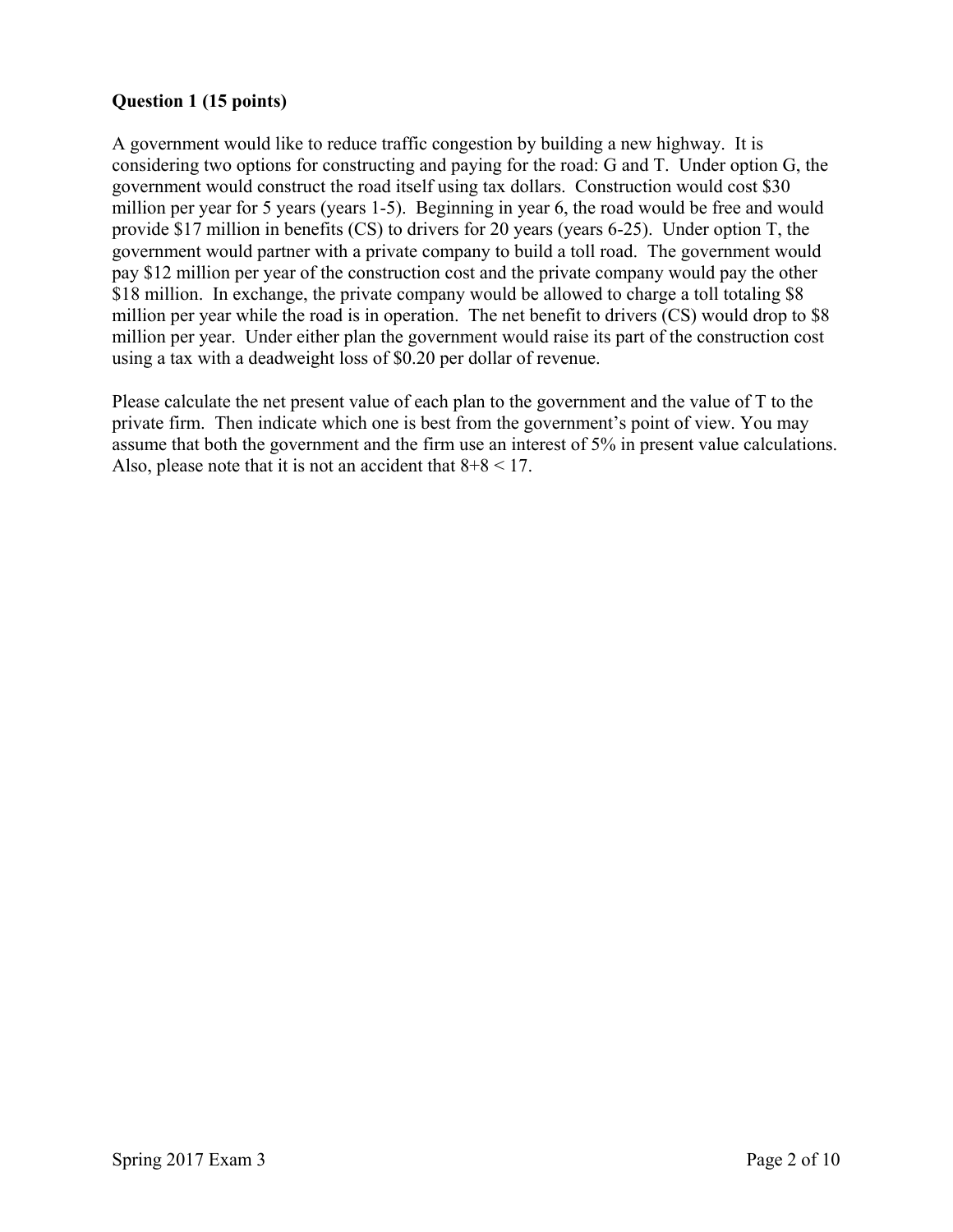## **Question 2 (15 points)**

The manager of a small nonprofit organization is considering possible uses of \$100,000 the organization has available for helping its target population. Policy C is a well-understood conventional approach that would cost \$100,000 and has a 75% chance of producing \$220,000 of gross benefits and a 25% chance of producing \$180,000 of benefits. Policy N would also cost \$100,000 but it is newer and riskier. There's a 40% chance it would produce \$700,000 of gross benefits but a 60% chance it would produce only \$100,000. The manager maximizes expected utility when choosing policies and his utility from a net payoff of x dollars is  $u(x) = x^{0.5}$  (that is, the square root of  $x$ ).

Please determine which policy the manager would choose. Then suppose that just before the decision is final, the organization's most important donor, who is risk neutral, evaluates the policies. Which policy would the donor prefer? If the donor were to offer to pay \$10,000 of cost of N would the manager's decision change? To be clear, from the manager's perspective, the cost of N would fall to \$90,000.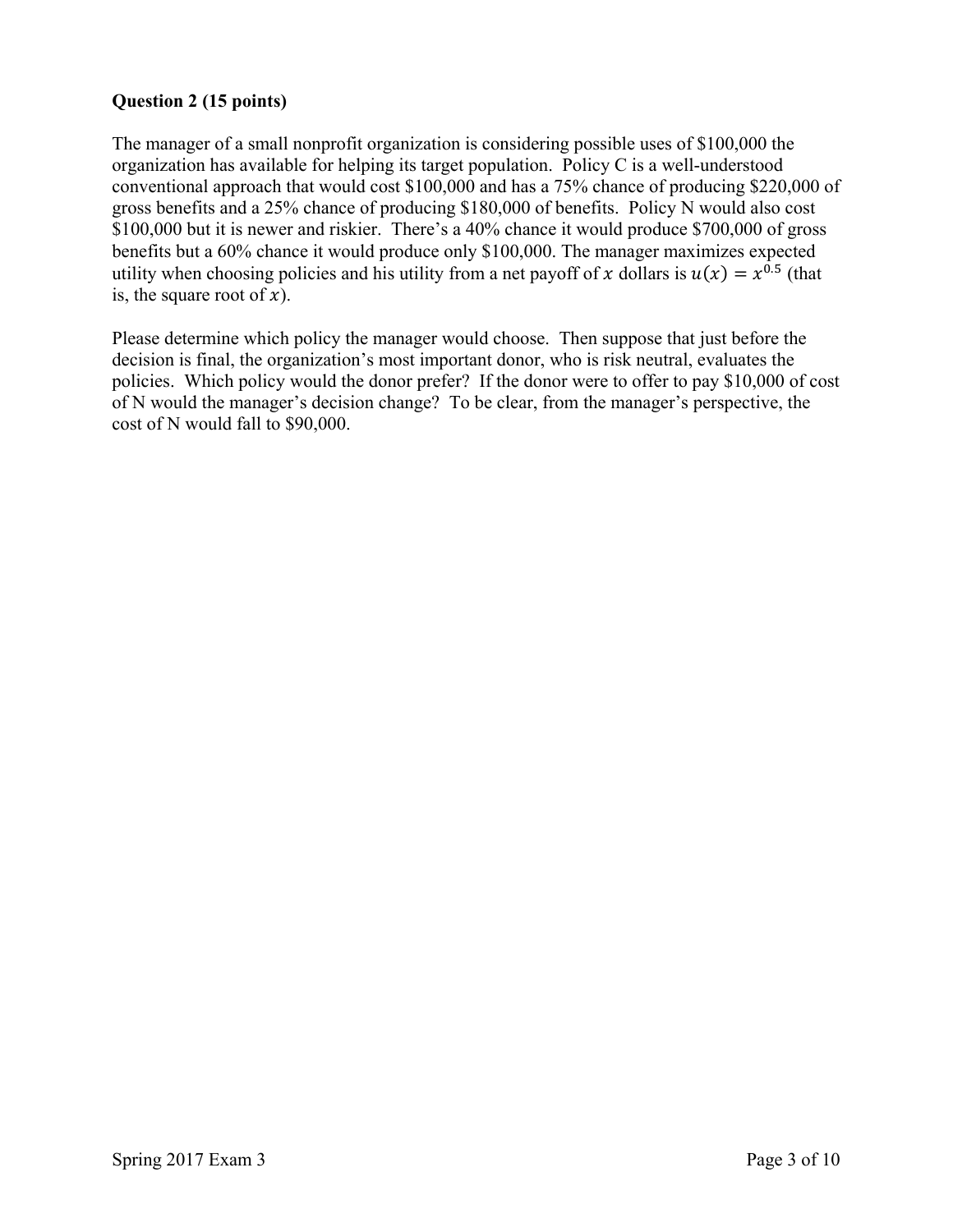## **Question 3 (15 points)**

The government of a mid-sized city is considering an open data initiative under which it would make much more of its internal data available to the public. It is evaluating two options: M and A. Under option M, it would do minimal work to make the data convenient for the public to use. The cost of M would be \$50,000 in year 0 to set things up and then \$15,000 per year forever starting in year 1 to keep the data up to date. Under option A, it would work harder to make the data accessible. The cost of A would be \$250,000 in year 0 and then \$20,000 per year forever starting in year 1. In either case, it would take a while for the public to begin using the service so benefits would start in year 6 and then go on forever. The catch is that no one is sure how valuable the service will be. There is a chance the benefits will be high (H) with a payoff of \$100,000 per year. However, they could also be low (L) with a payoff of \$20,000 per year. The option the city chooses will affect the chance of H: under M the chance of H will be 10% but under A, where the city is doing more to make the data easy to use, it will be 40%.

Assuming the city is risk-neutral and uses an interest rate of 5% in present value decisions, please determine which policy is best.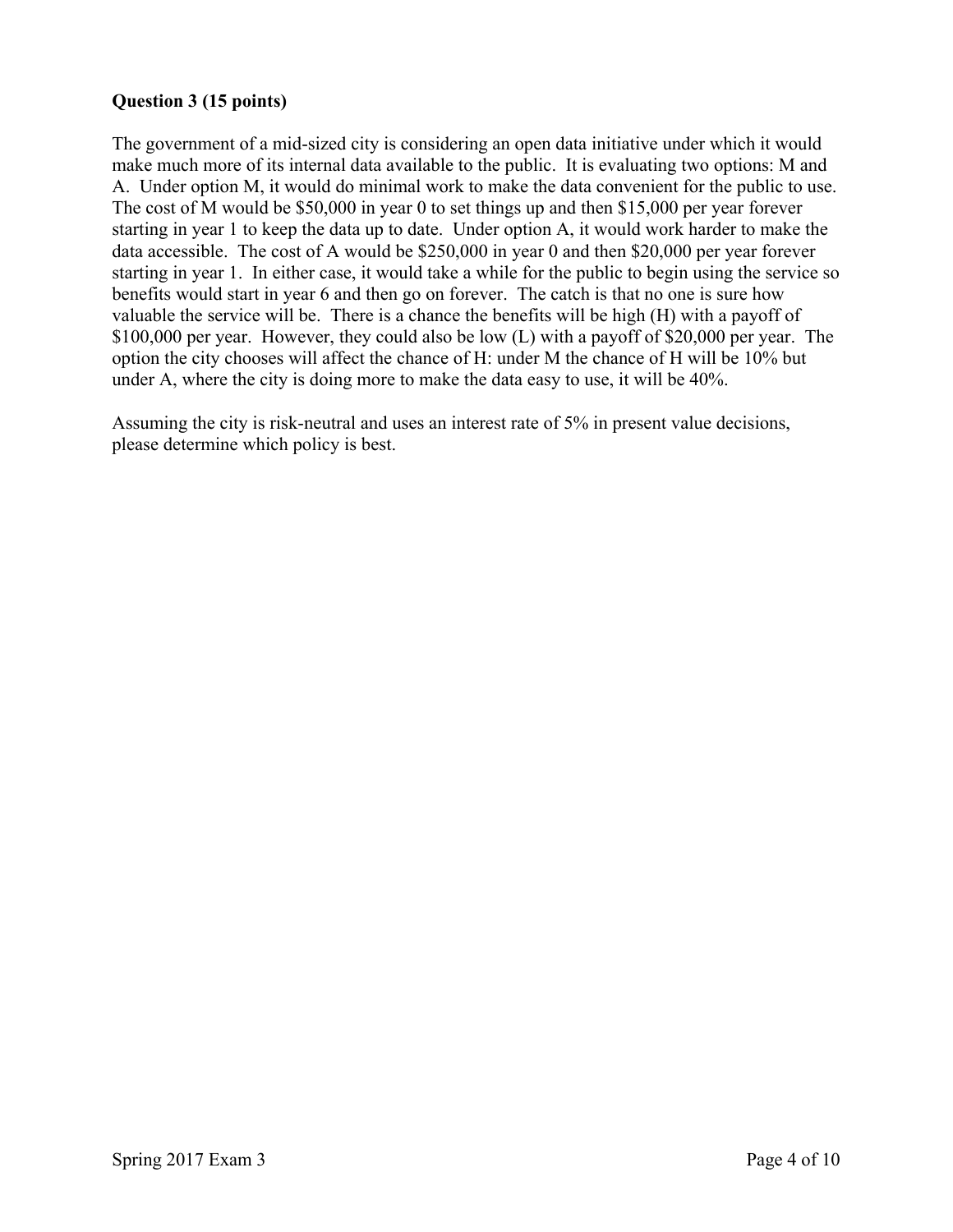## **Question 4 (15 points)**

A foundation would like to improve public health in a rural area of a developing country. From past experience it knows that a conventional policy, C, would cost \$20 million and would produce \$50 million of gross benefits. A well-respected researcher has recently proposed a new approach, N, that would cost only \$10 million. However, the gross benefits of N are uncertain: there's a 20% chance they would be high (H) and equal to \$110 million but otherwise they would be low (L) and equal to \$20 million. The foundation could hire the researcher to conduct a pilot study to see whether benefits would be high or low before the main project is carried out. However, the pilot might be wrong: there is a 20% chance it would report that benefits would be low when they'd actually be high and, because the researcher is naturally optimistic about the prospects for N, that there's a 60% chance it would report benefits would be high when they'd actually be low.

Please calculate the maximum amount the foundation would be willing to pay the pilot study, if anything. If it would be better not to carry out the pilot indicate which policy the foundation would adopt. You may assume the foundation is risk neutral and that everything happens immediately so no present value calculations are needed.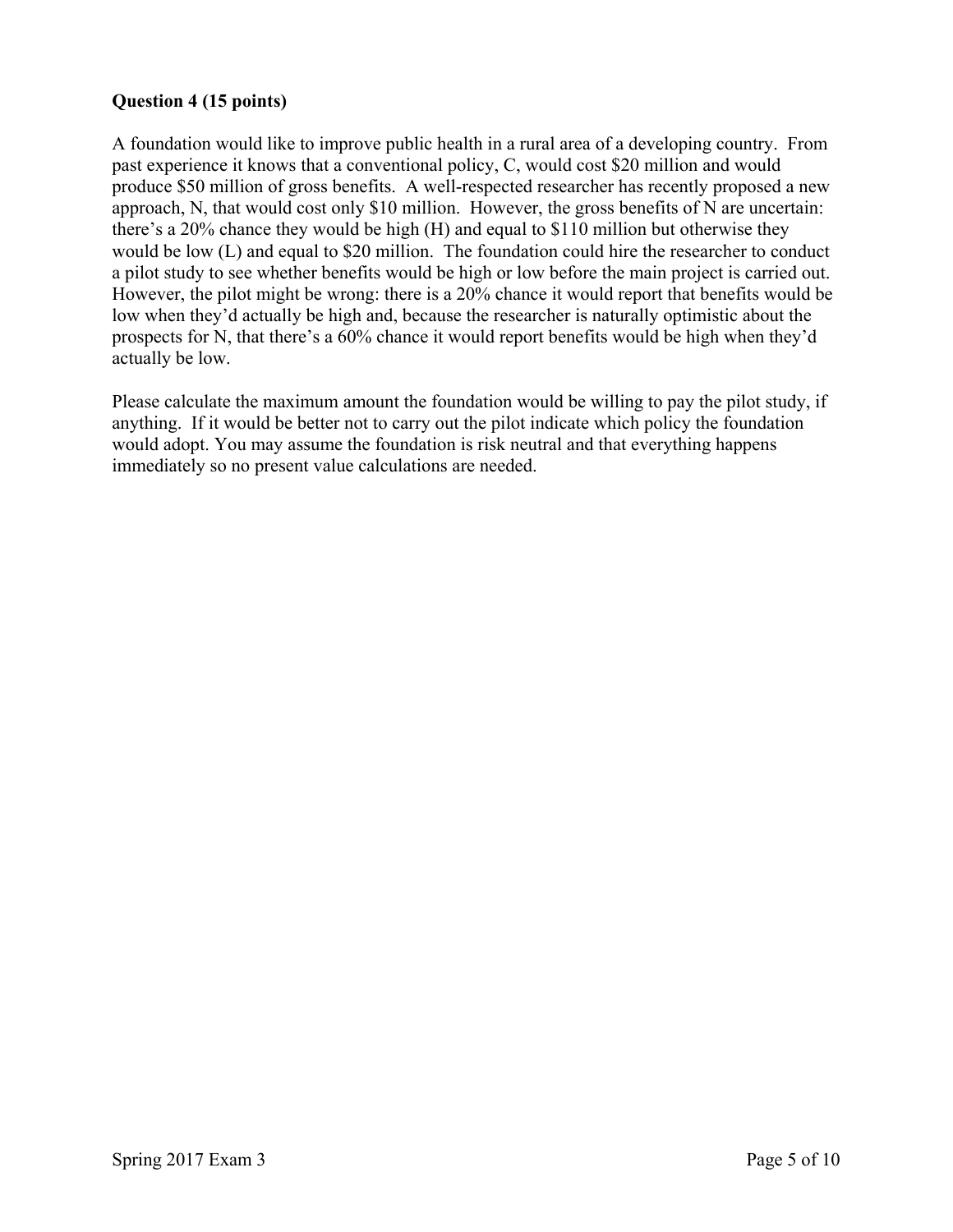# **Question 5 (15 points)**

A non-profit organization provides a low-cost internet service to a rural community. It has total costs given by the following equation:  $TC = 10,000 + 20^*Q$ , where Q is the number of clients it serves. The demand for the service is given by the equation  $P = 496 - 2*Q$ , and there are no other organizations nearby providing a similar service. The organization wishes to serve as many people as possible without running a deficit.

What price should the organization charge and how many people will it be able to serve? How much profit will it earn? As a hint, the value of Q is between 210 and 220, inclusive.

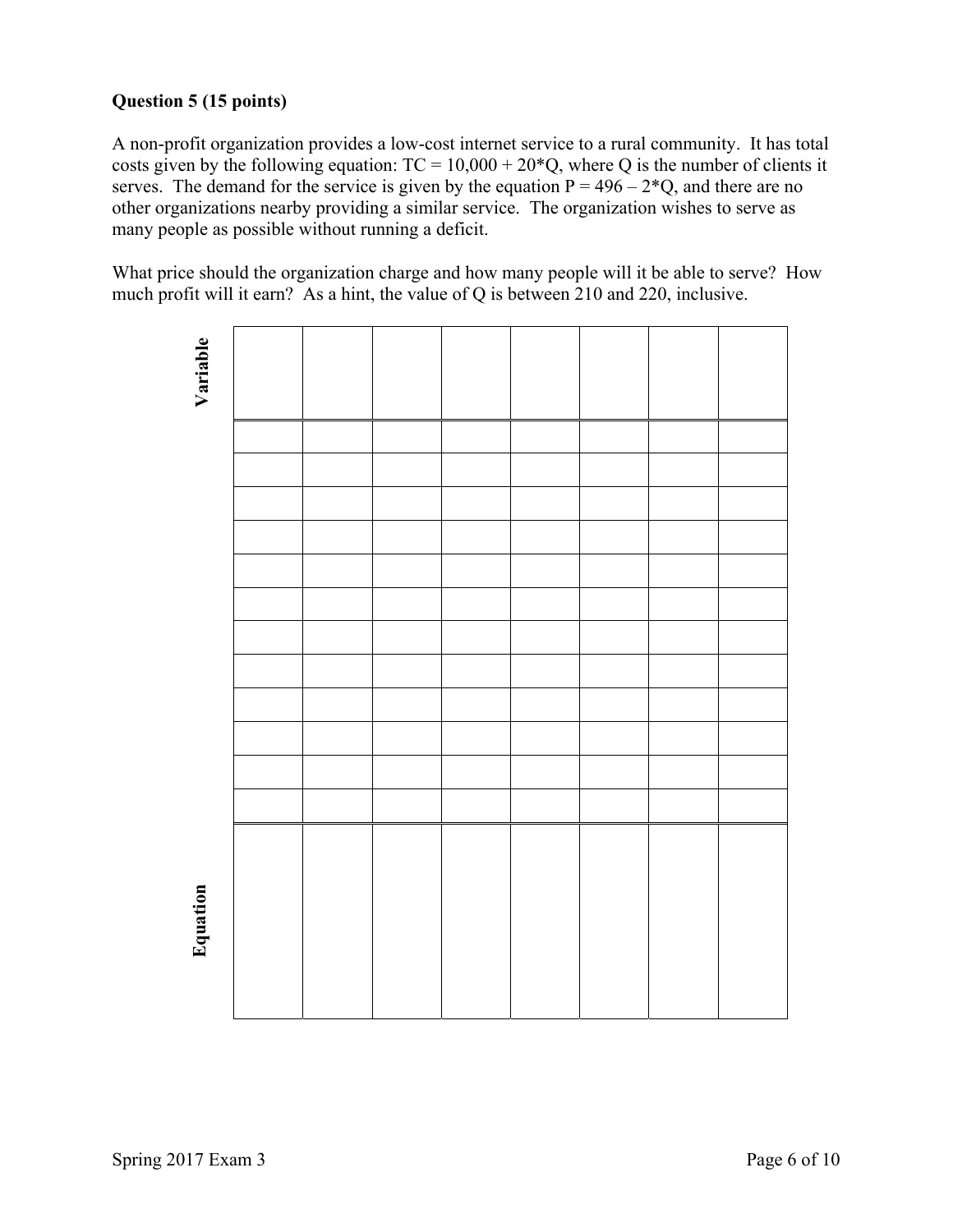## **Question 6 (15 points)**

CRISPR is a recently-discovered feature of the immune system of bacteria that allows cells to detect and destroy viruses by attacking their DNA. It is revolutionizing genetic engineering because researchers have shown that CRISPR-based techniques can be used to make precise genetic modifications to living cells far more easily than previous methods. It could soon lead to therapies for genetic diseases and has already shown promise for addressing cystic fibrosis, a hereditary lung disorder.

Suppose a profit-maximizing firm is considering a research project to develop a CRISPR-based therapy for a particular genetic disease. If it succeeds, the annual demand for the therapy would be given by  $P = 3030 - 25*Q$  and production costs would be given by  $TC = 30*Q$ . Assuming the firm is able to develop the therapy, what price would it charge and what quantity would it produce in each year during the time it is a monopolist? What profits will it earn each year? As a hint, the quantity will be between 56 and 66.

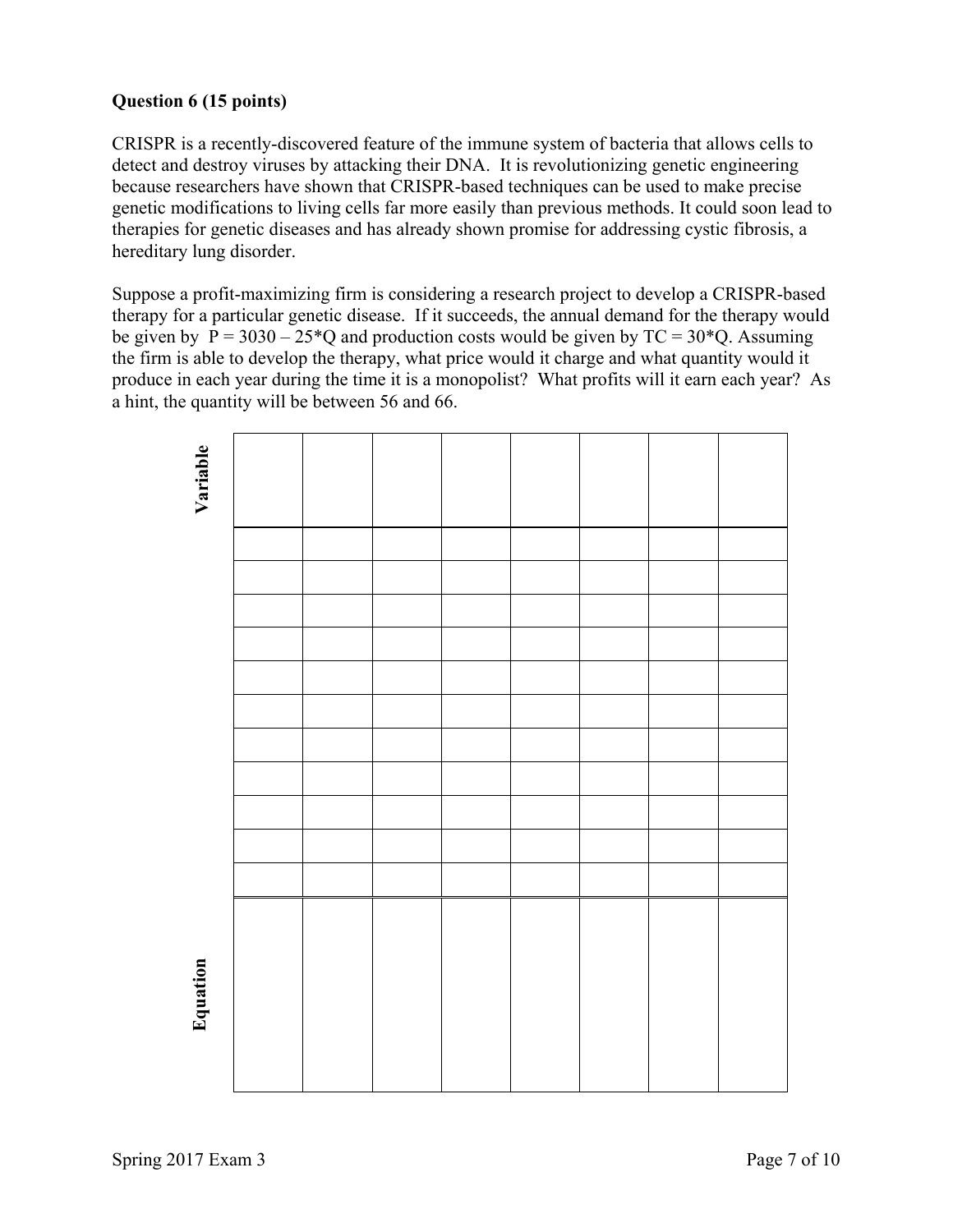## **Question 7 (15 points)**

Now suppose that the research project in Question 6 would cost \$300,000 and there is a 30% chance it would succeed. If it does, the firm will need to spend another \$200,000 to apply for a patent. However, the biotech sector is intensely competitive and there's only a 50% chance the firm would receive the patent (another firm might have filed for the patent first). The firm would NOT file for the patent if the original project fails. To keep things simple, you may assume that the research project and the patent process can both be carried out in year 0, and that if they both succeed the firm would begin earning profits starting in year 1. The firm would be a monopolist for 20 years (years 1-20) after which other firms would enter the market, the price would fall to \$30, and the firm's profits would drop to 0.

(a) Please calculate the expected net present value of the research project assuming that the firm uses an interest rate of 5% in present value calculations. Should the firm undertake it?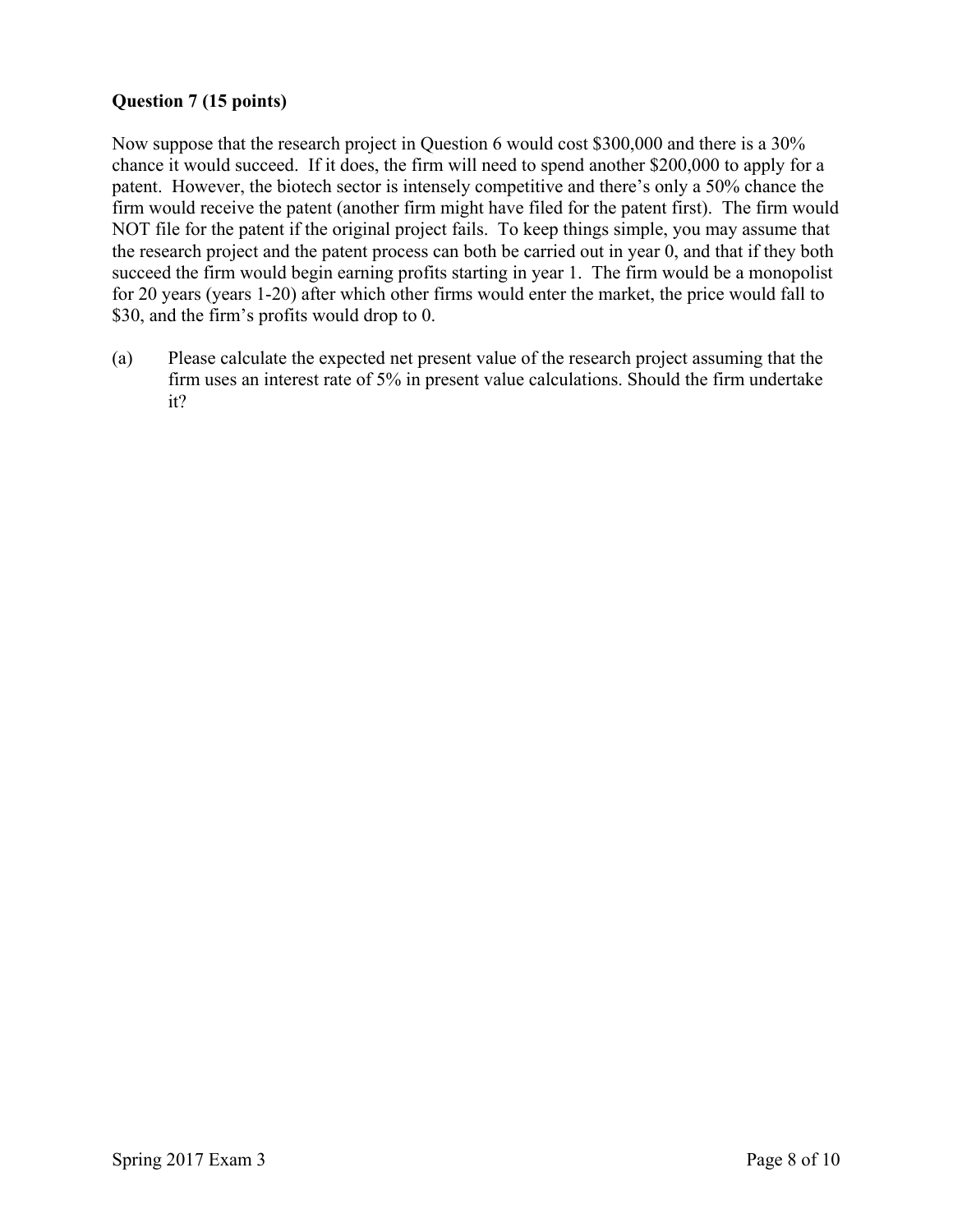## **Question 7, continued**

(b) Now consider the consumer surplus that could be created by the therapy. Suppose the firm goes ahead with the project, succeeds in developing the therapy, and then receives a patent. Using an interest rate of 5%, what is the total expected present value of the CS during and after the patent period?